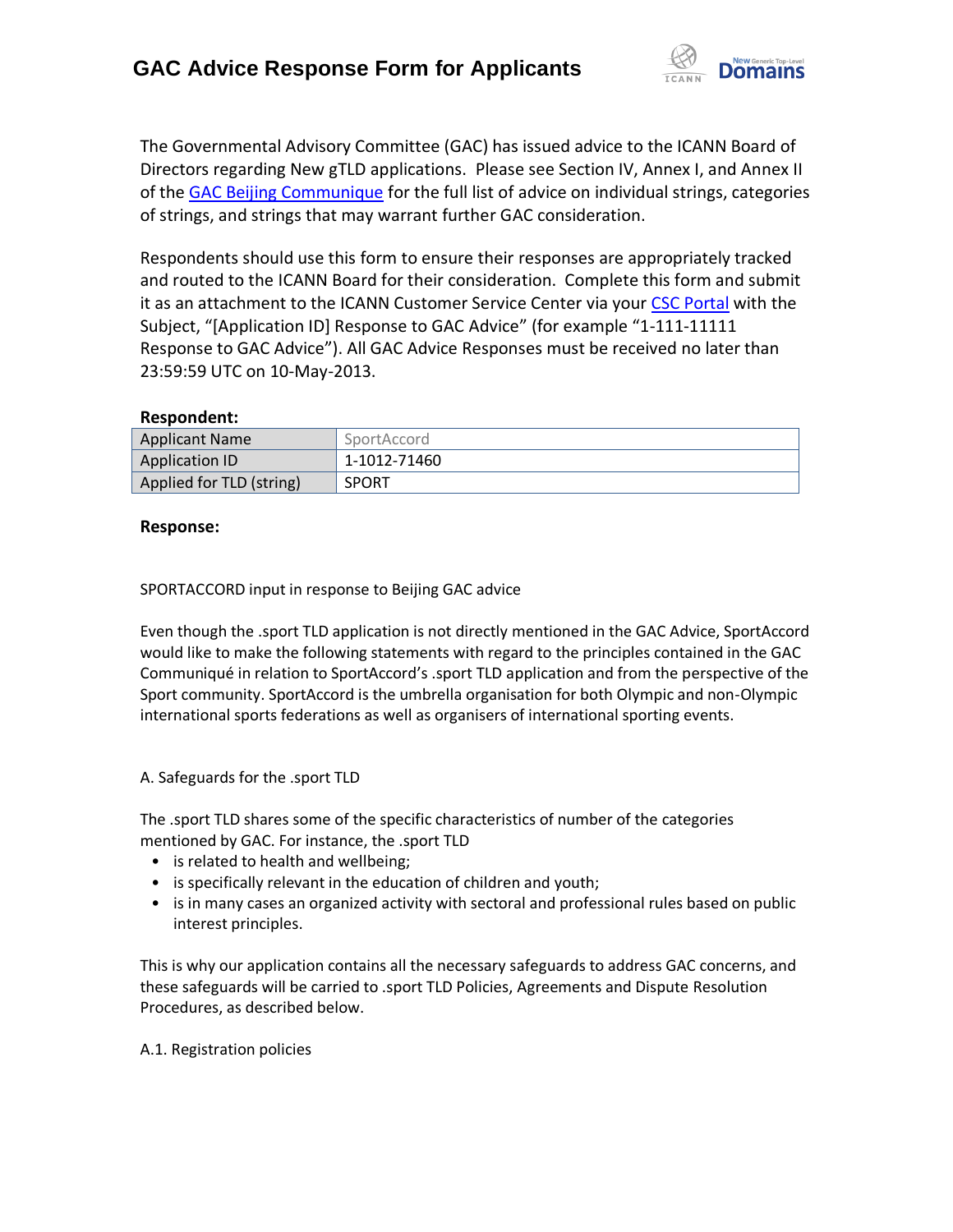# **GAC Advice Response Form for Applicants**



Registration in the .sport will be restricted to members of the Sport community, subject to the additional requirements that the registrant's role in the Sport community, as well as the registrant's use of the registered domain name, must be:

- (i) generally accepted as legitimate; and
- (ii) beneficial to the cause and the values of Sport; and
- (iii) commensurate with the role and importance of the registered domain name; and
- (iv) in good faith at the time of registration and thereafter.

#### A.2. Enforcement Mechanisms

We would like to specifically draw attention more to the enforcement mechanisms devised by SportAccord to maintain the quality of the TLD namespace and its compliance with the rules, and mitigate possible abuses.

In this regard, the following mechanism are particularly relevant and already clearly set forth in SportAccord's Application for the .sport TLD:

- 1 Rapid Takedown Policy for cases of general malicious conduct (Q28.1)
- 2 Rapid Takedown Policy for cases of phishing, with drastically shortened response times (Q28.2)
- 3 Single Point of Contact in case of complaints of abusive or non-compliant behavior by the Registry (Q28.3)
- 4 Admin Contact as Single Point of Contact in case of complaints of abusive or noncompliant behavior by the Registrant (Q20.e.1)
- 5 Ex-Officio Random Checks of the usage of registered Domain Names (Q29.2.1)
- 6 Complaints System (Q29.2.2)

All these mechanisms are in addition of the validation procedures established at registration time. We firmly believe that in conjunction with our registration policies and ICANN-mandated policies SportAccord adequately addresses all the safeguards outlined by GAC both for those applicable to all new gTLDs as well as the additional safeguards advised for certain categories of new gTLDs.

### B. Community Applications

As applicant of .sport TLD on behalf of the Sport Community SportAccord would like to express its support to the GAC's position, as stated in Point IV.e of the Beijing GAC Communiqué:

"(...) that in those cases where a community, which is clearly impacted by a set of new gTLD applications in contention, has expressed a collective and clear opinion on those applications, such opinion should be duly taken into account, together with all other relevant information."

### C. Singular/plural string confusion (.sport/.sports)

SportAccord joins the GAC's expression of concern about a TLD representing the plural form of a word while another TLD represents the singular form of the same word.